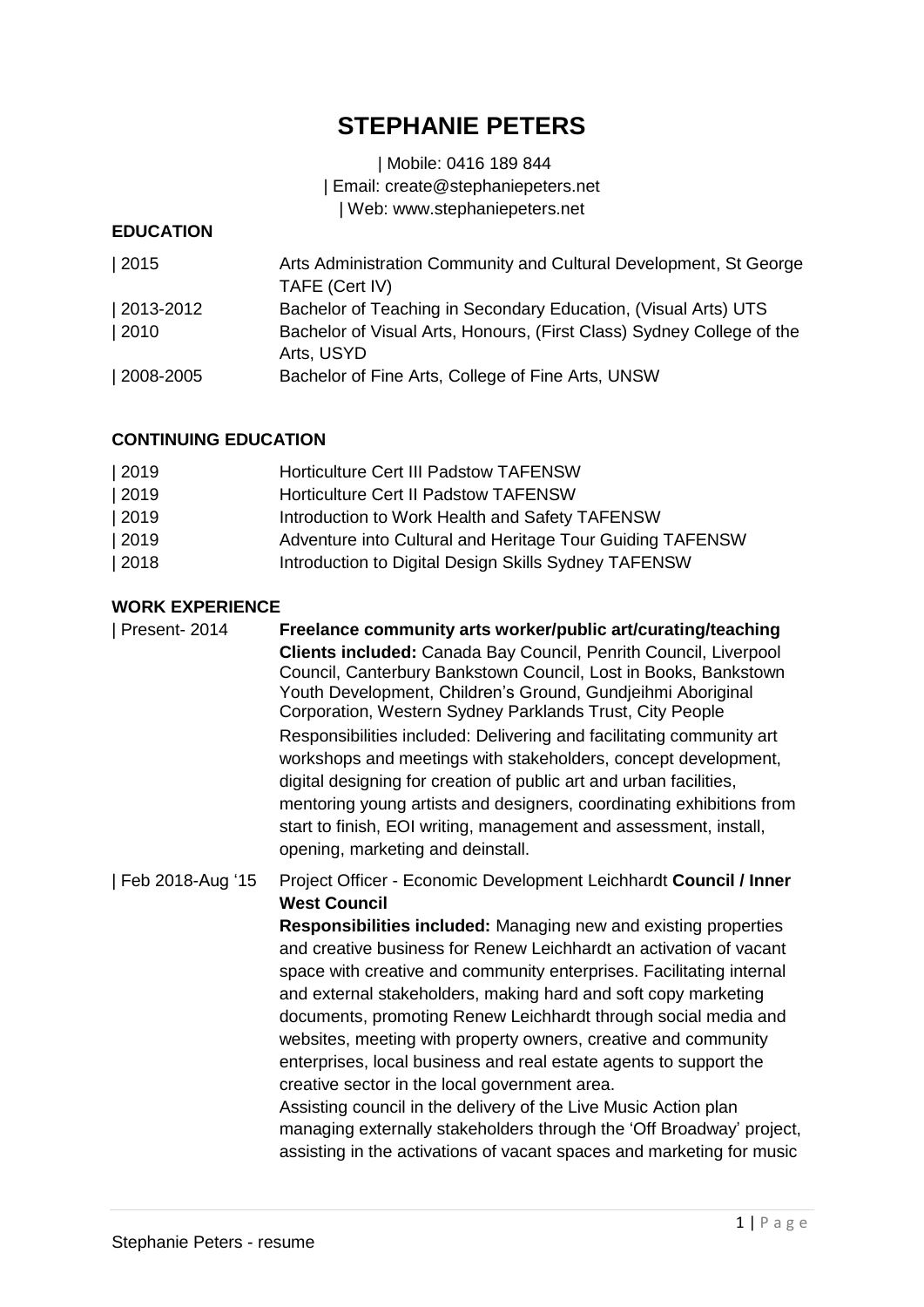| July 2018- April '15                | venues. Managing the Free WIFI campaign, encouraging and<br>educating business on existence and how to use.<br>Assisting in the promotions and running of the White Bay Cruise Ship<br>tourism. Coordinating marketing material.<br>Arts Tutor, Bankstown Art Centre, Canterbury-Bankstown<br><b>Council</b><br><b>Responsibilities included: Facilitating kids and youth workshops</b><br>ages 6-15 years of age. Set up workshop, write lesson plans and<br>deliver workshops.                                                                                                                            |
|-------------------------------------|-------------------------------------------------------------------------------------------------------------------------------------------------------------------------------------------------------------------------------------------------------------------------------------------------------------------------------------------------------------------------------------------------------------------------------------------------------------------------------------------------------------------------------------------------------------------------------------------------------------|
| Feb - June 2015                     | Freelance Marketing and Design Assistant, RosemontsandCo,<br><b>Botany</b><br><b>Responsibilities included:</b> Curating photos, developing and setting                                                                                                                                                                                                                                                                                                                                                                                                                                                     |
|                                     | up website, resource catalogue and social media sites                                                                                                                                                                                                                                                                                                                                                                                                                                                                                                                                                       |
| $ 2015 - 2007$                      | Books Kinokuniya Book Store (Sydney CBD) Art, Design, Craft<br><b>Customer Service and Information Assistant</b><br>Responsibilities included: Greet customers, customer service,<br>recommendations, enquiry assistance, stock ordering, stocking and<br>restocking, maintaining department cleanliness, merchandising,<br>display books covering, product information, product recommendation,<br>stock location, sales and telephone orders.                                                                                                                                                             |
| 2014                                | Program Manager Rego Park Green Alliance, New York City<br>Responsibilities included: Contacting schools, community group<br>and artists, organising and running community workshops, writing<br>sponsorship packages, developing curatorial ideas and art installation,<br>garden planting, ordering the necessary materials for each project,<br>writing budgets, assisting in 3D printing classes and competitions,<br>organising volunteers, curriculum writing, social media marketing,<br>designing invitations and promoting events, sending newsletter,<br>emailing partners and industry research. |
| $ 2011 - 2010$                      | 'The Paper Mill' Artist Gallery and Studio (Sydney CBD) Director<br>and Founder<br>Responsibilities included: Curate and install art shows, artwork<br>sales, event promotion, exhibition and workshop organisation,<br>coordinated artist residency and related space, studio management,<br>incorporated an Association, DA application, appropriate insurance,<br>general office administration and met the compliance requirements of<br>the City of Sydney.                                                                                                                                            |
| <b>INTERNSHIPS</b>                  |                                                                                                                                                                                                                                                                                                                                                                                                                                                                                                                                                                                                             |
| Oct - Nov 2014<br>Jan $-$ July 2014 | Public Engagement Internship, Museum of Contemporary Art, Sydney<br>Dieu Donne Papermaking, Studio Assistant, New York City                                                                                                                                                                                                                                                                                                                                                                                                                                                                                 |

.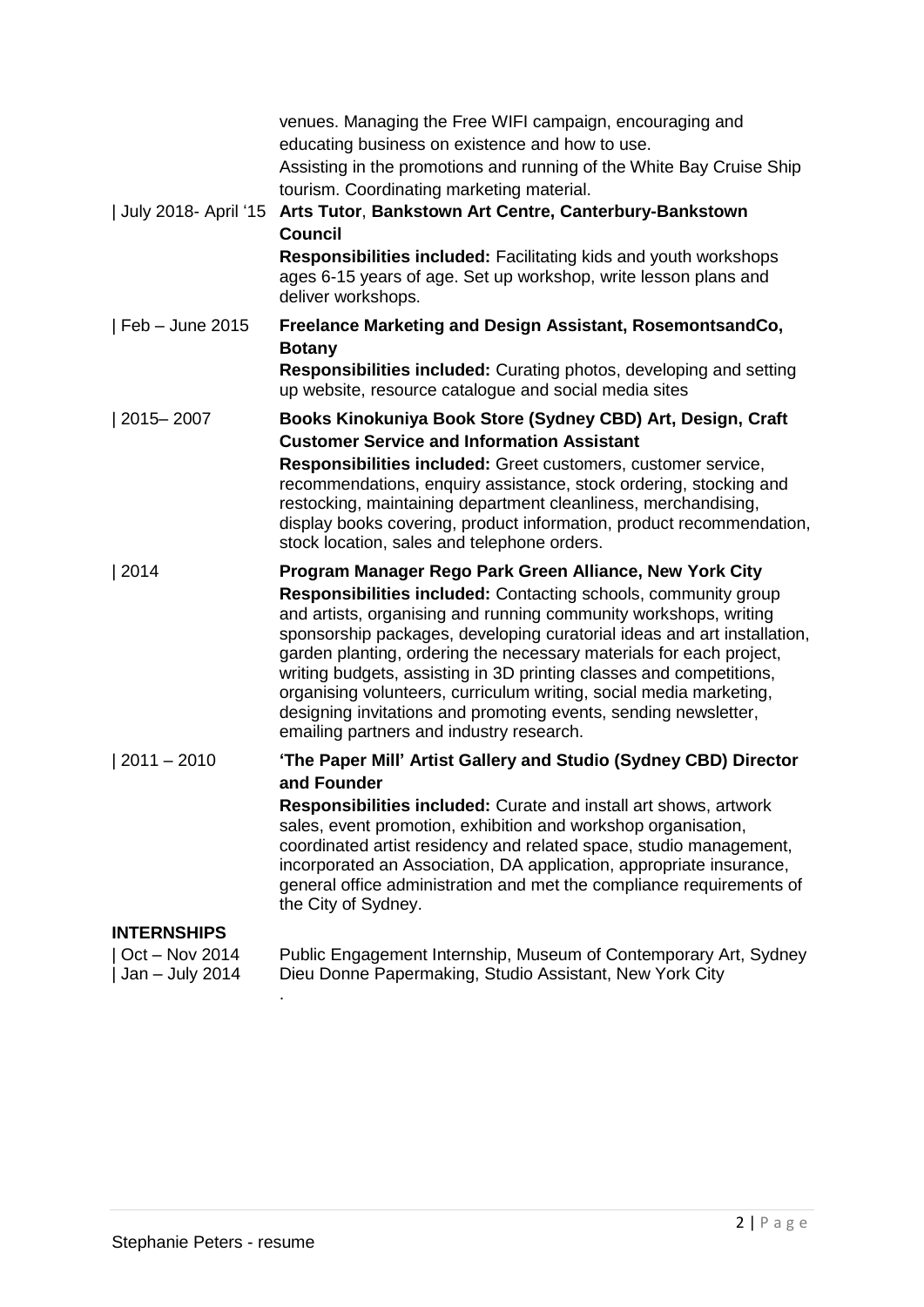#### **EXHIBITIONS SOLO EXHIBITIONS**

| 2018 | 'Patterns of Meaning' Yoshida Kobo, Mino Japan                     |
|------|--------------------------------------------------------------------|
| 2015 | 'Curiosities' Incubate Gallery Bankstown Art Centre                |
| 2014 | 'Portland Curiosities' Julia Street Creative Centre, Portland, VIC |
| 2011 | 'Make Yourself a Home' Wedge Gallery - Sydney                      |

#### **GROUP EXHIBITION**

| 2021                                 | 'Mino Washi Paper, International Olympic Exchange Exhibition<br>Toyokawa Inari Betsuin, Tokyo Japan<br>Ozu Gallery, Tokyo Japan |
|--------------------------------------|---------------------------------------------------------------------------------------------------------------------------------|
| 2018                                 | Mino Washi no sato kaikan, Mino Japan<br>'Contemporary Mokuhanga' Cfshe Studios, Tokyo Japan                                    |
| 2018                                 | 'Imagine' Bankstown Art Centre                                                                                                  |
|                                      | 'Window on Queen' Fusion Café, St Marys                                                                                         |
| 2017                                 | 'The Motion Room' Casula Powerhouse, Liverpool                                                                                  |
|                                      | 'Australian Dream Consultancy' performance at You Are Here<br>Festival, Canberra                                                |
| 2016                                 | 'Drawing Conversations' National Art School, Sydney                                                                             |
|                                      | 'Night Sky' Bankstown Art Centre                                                                                                |
|                                      | 'This is Print' Wedge Gallery, Sydney                                                                                           |
|                                      | 'Portland Artists Residency Exhibition' Portland Art Centre, VIC                                                                |
| 2015                                 | 'For the Face' Create or Die Studios, Sydney                                                                                    |
|                                      | 'Bloom' Palm House Botanic Gardens, Sydney                                                                                      |
|                                      | 'She- International Women's Day', Create or Die Studios, Sydney                                                                 |
| 2014                                 | 'Underpass Art Exhibition', Falchi Building, New York City                                                                      |
| 2012                                 | 'Ex Po Facto' The Paper Mill Directors, Mop Gallery, Sydney                                                                     |
| 2011                                 | 'Port Jackson Press Graduate Award' James Makin Gallery,<br>Melbourne                                                           |
|                                      | 'Flux Density' Dirty Hands Printmakers, The Paper Mill, Sydney                                                                  |
| 2010                                 | 'Torn Edges' Dirty Hands Printmakers, Hardware Gallery, Sydney                                                                  |
|                                      | 'Silk Cut Award', Glen Eira Council Gallery, Melbourne                                                                          |
|                                      | 'Degree Show' Sydney College of the Arts, Sydney                                                                                |
| 2009                                 | 'Home' Palmers Gallery, Sydney                                                                                                  |
| 2008                                 | 'COFA Annual' COFA space, Sydney                                                                                                |
|                                      | 'Kudos to Kudos', Kudos Gallery, Sydney                                                                                         |
|                                      | 'Dirty Hands', Breathing Colours Gallery, Sydney                                                                                |
| 2007                                 | 'Golden Ticket' Kudos Gallery, Sydney                                                                                           |
|                                      | 'Australian Bookbinders Exhibition' Queen Victoria Museum Art<br>Gallery, Launceston                                            |
|                                      | 'Australian Bookbinders Exhibition' Art Gallery of NSW, Sydney                                                                  |
| <b>RESIDENCIES</b>                   |                                                                                                                                 |
| Sept 2018                            | Papermaking Residency, Mino Japan                                                                                               |
| July - Aug 2018                      | MI-LAB-Mokuhanga Innovation Laboratory Artist in Residence, Japan                                                               |
| March - June 2018<br>Sept - Oct 2014 | Urban Screen Residency, Liverpool City Council, Sydney<br>Portland Artist Residency, Julia Street Creative Centre, Portland     |
|                                      | Victoria                                                                                                                        |
| $\vert$ Oct – Nov 2013               | Printmaking Residency, La Ceiba Grafica - Veracruz Mexico                                                                       |